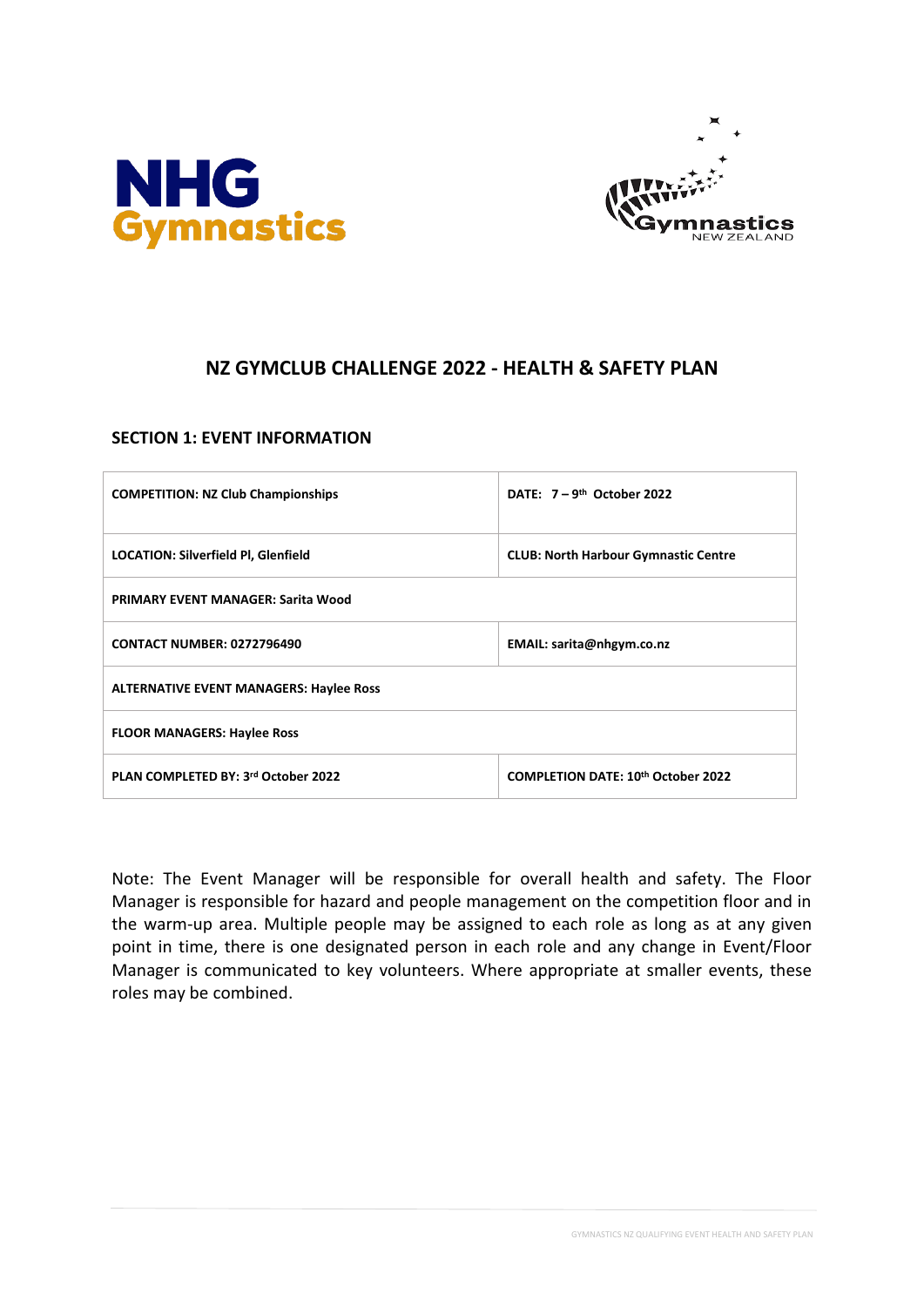## **SECTION 2: RISK ASSESSMENT & MANAGEMENT PLAN**

| <b>HAZARD</b>                                                               | <b>CONSEQUENCE</b> | <b>LIKELIHOOD</b> | <b>RISK LEVEL</b> | <b>MITIGATION/CONTROLS</b>                                                                                                                                                                                                                                                                                                                                                            | <b>PERSON RESPONSIBLE</b>                                                 |
|-----------------------------------------------------------------------------|--------------------|-------------------|-------------------|---------------------------------------------------------------------------------------------------------------------------------------------------------------------------------------------------------------------------------------------------------------------------------------------------------------------------------------------------------------------------------------|---------------------------------------------------------------------------|
| <b>Evacuation Procedures</b><br>Inability to evacuate safely if<br>required | Major              | Low               | Medium            | MC to announce Emergency exit plan before<br>$\bullet$<br>each session<br>Clubs given information on evacuation<br>$\bullet$<br>procedures before competition.                                                                                                                                                                                                                        | <b>Event Manager</b><br>MC                                                |
| <b>Heavy lifting of equipment</b>                                           | Moderate           | Likely            | Medium            | Ensure correct technique is used before<br>$\bullet$<br>moving/lifting anything.<br>Make sure there are enough people to help<br>when lifting and moving equipment                                                                                                                                                                                                                    | Floor Manager<br><b>Equipment Manager</b>                                 |
| Set up and Layout of the gym                                                | Major              | Possible          | Medium            | Equipment manager and floor manager<br>$\bullet$<br>oversee all set up of the gym and moving of<br>apparatus.<br>Floor manager checks before each session<br>$\bullet$<br>that equipment is correct and seating for<br>athletes is not too close to the apparatus and<br>clearly marked.<br>Judges are to check all equipment<br>$\bullet$<br>requirements before the session begins. | <b>Equipment Manager</b><br><b>Floor Managers</b><br><b>Event Manager</b> |
| <b>Trip Hazards</b>                                                         | Minor              | Likely            | Medium            | Tape cabling to floor<br>Ensure seating and walkways are clear.                                                                                                                                                                                                                                                                                                                       | <b>Equipment Manager</b><br>Floor Manager                                 |
| <b>Natural Disasters-</b><br>Earthquake,                                    | Major              | Low               | High              | Refer to NZ natural disaster procedures and<br>$\bullet$                                                                                                                                                                                                                                                                                                                              | <b>Event Manager</b>                                                      |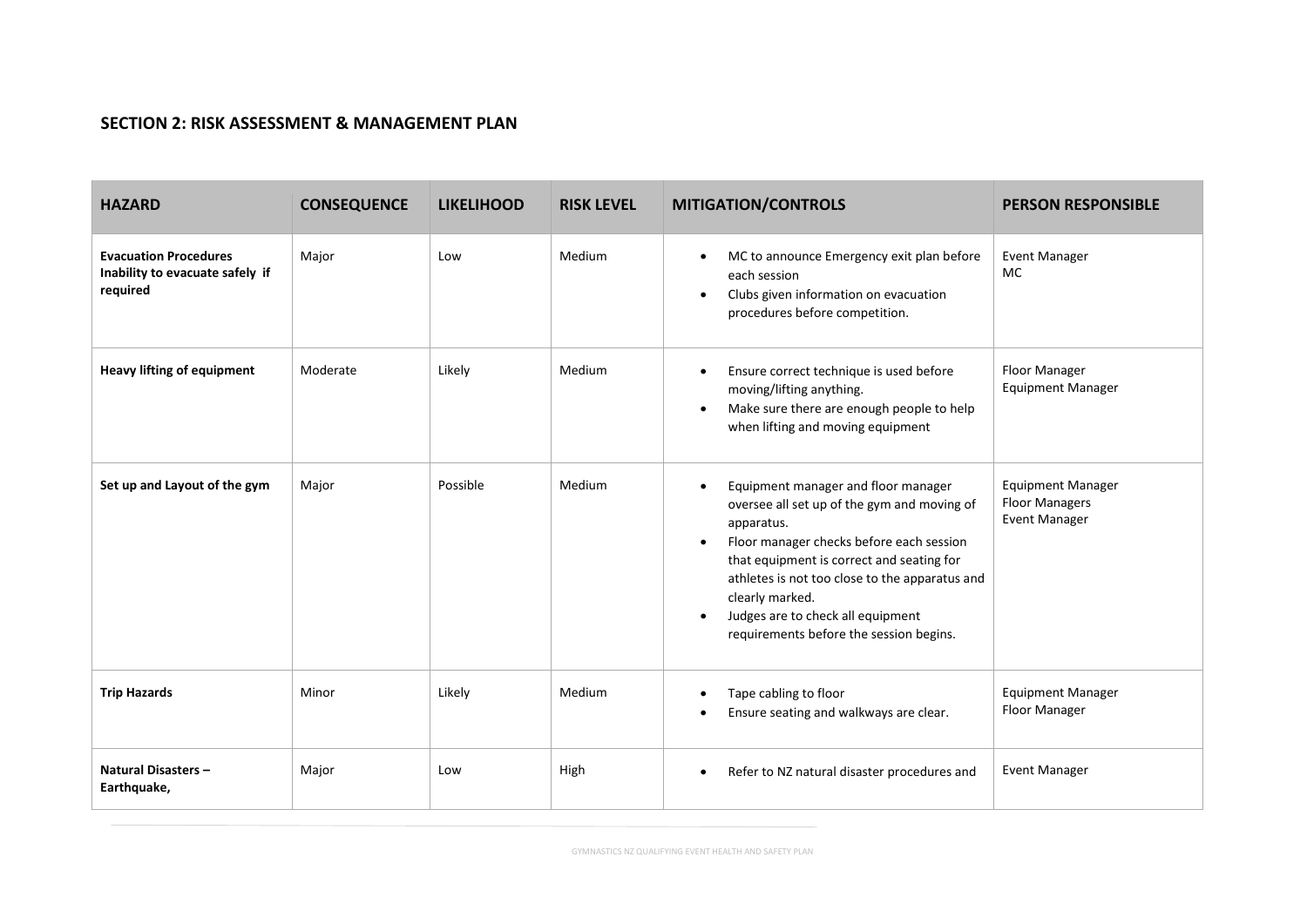| <b>HAZARD</b>                                              | <b>CONSEQUENCE</b> | <b>LIKELIHOOD</b> | <b>RISK LEVEL</b> | <b>MITIGATION/CONTROLS</b>                                                                                                                                                                                                                           | <b>PERSON RESPONSIBLE</b>                 |
|------------------------------------------------------------|--------------------|-------------------|-------------------|------------------------------------------------------------------------------------------------------------------------------------------------------------------------------------------------------------------------------------------------------|-------------------------------------------|
| <b>Tsunami</b>                                             |                    |                   |                   | deal with evacuation to best of ability.<br>Cancel event if necessary.<br>$\bullet$<br>Triage first aid according to severity of injury.<br>$\bullet$                                                                                                |                                           |
| Athlete injury on equipment<br>during competition          | Major              | Medium            | High              | Ensure athletes are not performing moves<br>$\bullet$<br>they are not prepared for.<br>If slips/falls occur ensure First Aid is<br>$\bullet$<br>delivered by coach, Floor manager, First<br>Aider promptly and call emergency services<br>if needed. | Event Manager<br>Floor Manager<br>Coaches |
| Muscle injury - Sprains, Strains                           | Medium             | High              | Medium            | Athletes to warm up properly before<br>$\bullet$<br>competition<br>RICE as needed<br>$\bullet$                                                                                                                                                       | Floor Manager<br>Coach                    |
| <b>Other Medical Events</b>                                | High               | Medium            | Medium            | Athletes to carry medication on competition<br>$\bullet$<br>floor and administer if needed.<br>If a severe medical event occurs call 111 and<br>$\bullet$<br>administer first aid if able until help arrives.                                        | Event Manager<br>Floor Manager            |
| Relevant information not being<br>communicated effectively | Medium             | Medium            | Medium            | Rules and Format to be briefed to coaches<br>$\bullet$<br>and judges before each session.<br>E-mail to be sent out a week before outlining<br>$\bullet$<br>the event and the expectations of the<br>coaches at the event.                            | Floor Manager<br><b>Event Managers</b>    |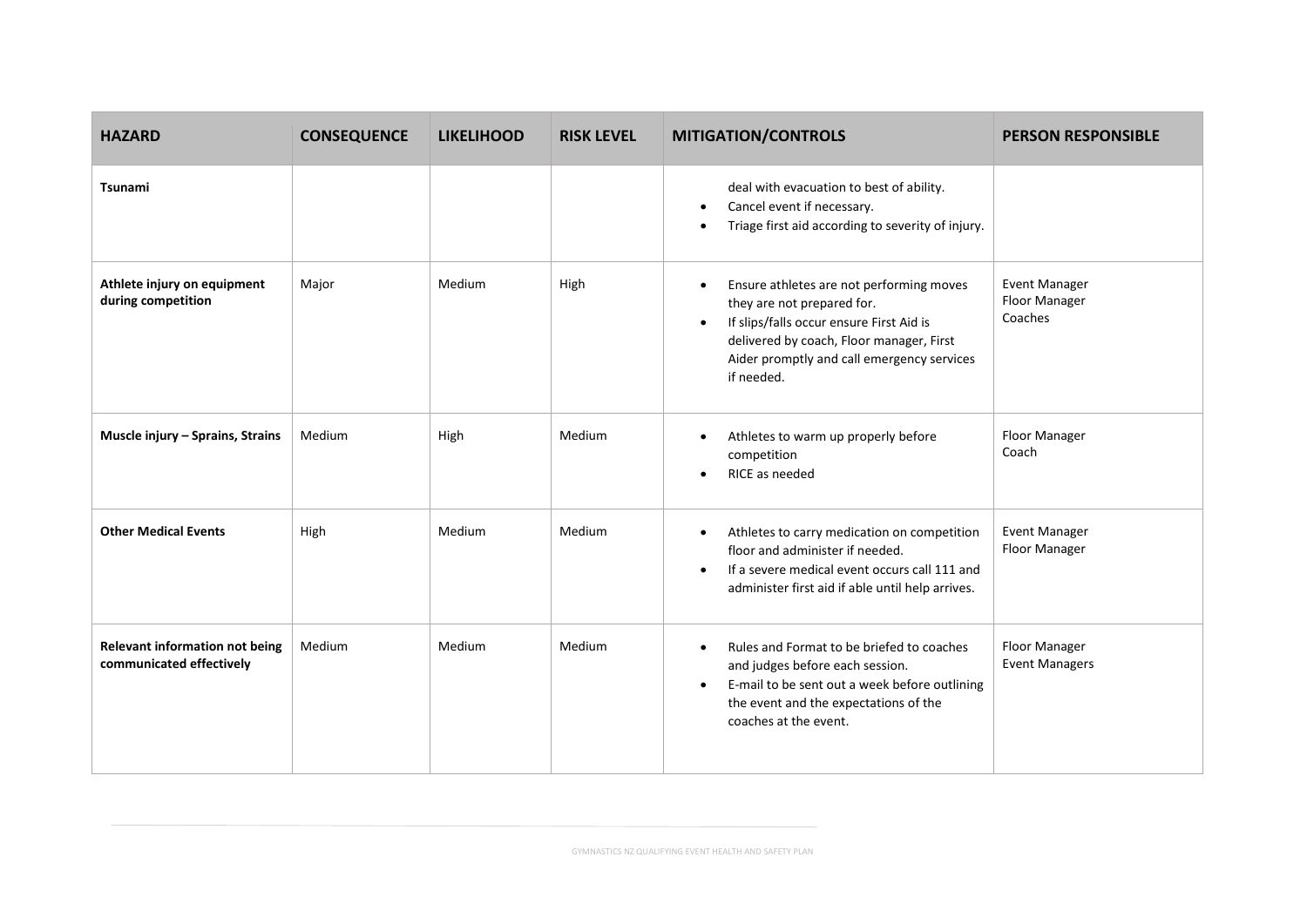| <b>HAZARD</b>                                                      | <b>CONSEQUENCE</b> | <b>LIKELIHOOD</b> | <b>RISK LEVEL</b> | <b>MITIGATION/CONTROLS</b>                                                                                                                                                                                            | <b>PERSON RESPONSIBLE</b>      |
|--------------------------------------------------------------------|--------------------|-------------------|-------------------|-----------------------------------------------------------------------------------------------------------------------------------------------------------------------------------------------------------------------|--------------------------------|
| Risk of vulnerable people being<br>videoed, photographed.          | Moderate           | Unlikely          | <b>Medium</b>     | Cover in briefings                                                                                                                                                                                                    | MC                             |
| <b>Audience Behaviour (ie-</b><br>violence, anti social behaviour) | Medium             | Medium            | Medium            | Coaches to be briefed on decisions of event<br>$\bullet$<br>personal to be final e.g. judges decisions<br>Intervention by event manager<br>$\bullet$<br>Removal of participant from venue<br>$\bullet$                | <b>Event Managers</b>          |
| Venue Temperature being too<br>hot/cold                            | Minor              | Possible          | Low               | If too hot open all exit doors<br>$\bullet$<br>If too cold turn heating on an hour before<br>٠<br>event and close all doors. Dress accordingly.<br>Encourage athletes to wear tracksuits in<br>between each apparatus | Event Manager<br>Floor Manager |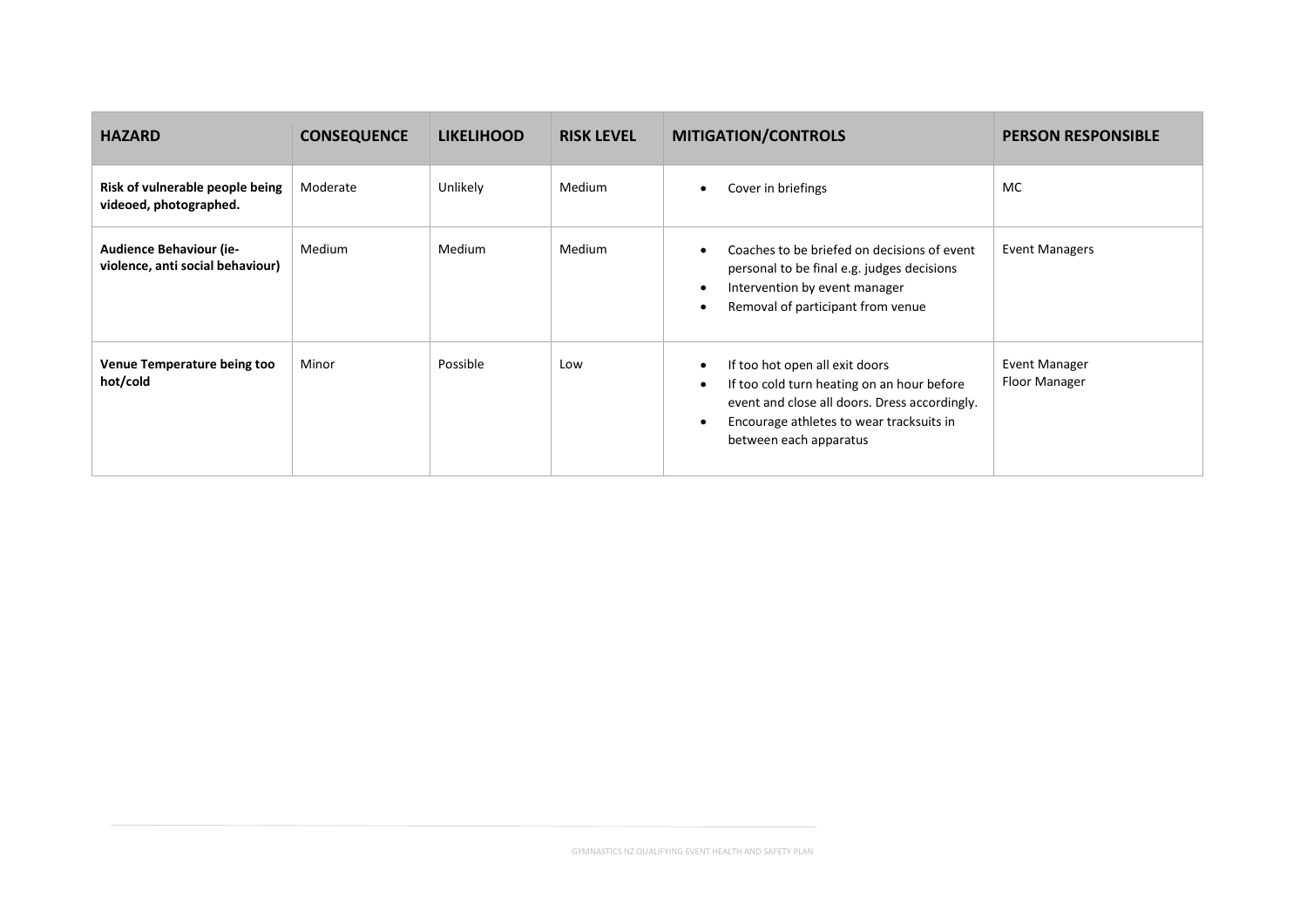#### **RISK MATRIX**

**LIKELIHOOD**

### **CONSEQUENCE**

|                          |                                                                                                                                                               | Routine        | <b>Minor</b>                                           | <b>Moderate</b>                                                                                                                 | <b>Major</b>                                                                                                                                                                      | <b>Severe</b>                                                                                                                                             |                                                                                                                                          |
|--------------------------|---------------------------------------------------------------------------------------------------------------------------------------------------------------|----------------|--------------------------------------------------------|---------------------------------------------------------------------------------------------------------------------------------|-----------------------------------------------------------------------------------------------------------------------------------------------------------------------------------|-----------------------------------------------------------------------------------------------------------------------------------------------------------|------------------------------------------------------------------------------------------------------------------------------------------|
|                          |                                                                                                                                                               | <b>Workers</b> | Slight pain and/or<br>discomfort.                      | Superficial<br>injury/illness that may<br>need first aid and/or<br>use of third party<br>services (e.g. doctor,<br>EAP).        | Injury/illness causing<br>temporary disability<br>including reversible<br>health effects. May<br>need medical<br>treatment and/or<br>alternate work duties.<br>>1 work days lost. | Injury/illness causing<br>permanent partial or<br>temporary severe<br>disability including<br>serious health damage<br>and/or needing<br>hospitalisation. | Death or serious injury<br>illness to one or more<br>people causing<br>permanent disability,<br>including irreversible<br>health damage. |
|                          |                                                                                                                                                               | <b>Public</b>  | Superficial damage to<br>property (e.g.<br>vandalism). | Superficial<br>injury/illness that may<br>need first aid and/or<br>use of third party<br>services (e.g. doctor,<br>counsellor). | Injury/illness causing<br>temporary disability<br>including reversible<br>health effects. May<br>need medical<br>treatment and/or<br>alternate work duties.                       | Injury/illness causing<br>permanent partial or<br>temporary severe<br>disability including<br>serious health damage<br>and/or needing<br>hospitalisation. | Death or serious injury<br>illness to one or more<br>people causing<br>permanent disability,<br>including irreversible<br>health damage. |
|                          |                                                                                                                                                               | Property       | Normal wear and tear<br>of property.                   | Superficial damage to<br>property (e.g.<br>vandalism).                                                                          | Damage to or theft of<br>property with some<br>discomfort but no<br>disruption to use (e.g.<br>broken window).                                                                    | Damage to or theft of<br>property with some<br>disruption to use (e.g.<br>flooding).                                                                      | Major damage to<br>property deeming it<br>unfit for use (e.g.<br>arson).                                                                 |
| Almost<br><b>Certain</b> | It is almost certain that the risk<br>consequence will occur. E.g. 80% - 100%<br>expectation that the event will occur<br>during the next 12 months.          |                | <b>Medium</b>                                          | <b>Medium</b>                                                                                                                   | <b>High</b>                                                                                                                                                                       | <b>Very High</b>                                                                                                                                          | <b>Very High</b>                                                                                                                         |
| Likely                   | It is likely that the risk consequence will<br>occur. E.g. 50% - 80% expectation that the<br>event will occur during the next 12<br>months.                   |                | Low                                                    | <b>Medium</b>                                                                                                                   | <b>Medium</b>                                                                                                                                                                     | <b>High</b>                                                                                                                                               | <b>Very High</b>                                                                                                                         |
| <b>Possible</b>          | It is possible that the risk consequence<br>will occur. E.g. 30% - 50% expectation<br>that the vent will occur during the next 12<br>months.                  |                | Low                                                    | Low                                                                                                                             | <b>Medium</b>                                                                                                                                                                     | <b>High</b>                                                                                                                                               | <b>High</b>                                                                                                                              |
| <b>Unlikely</b>          | It is unlikely that the risk consequence will<br>occur. E.g. 5% - 30% expectation that the<br>event will occur during the next 12<br>months                   |                | <b>Very Low</b>                                        | Low                                                                                                                             | <b>Medium</b>                                                                                                                                                                     | <b>Medium</b>                                                                                                                                             | <b>High</b>                                                                                                                              |
| Rare                     | The risk consequence will only occur in<br>exceptional circumstances. E.g. less than<br>5% expectation that the event will occur<br>during the next 12 months |                | <b>Very Low</b>                                        | <b>Very Low</b>                                                                                                                 | Low                                                                                                                                                                               | <b>Medium</b>                                                                                                                                             | <b>Medium</b>                                                                                                                            |

GYMNASTICS NZ QUALIFYING EVENT HEALTH AND SAFETY PLAN